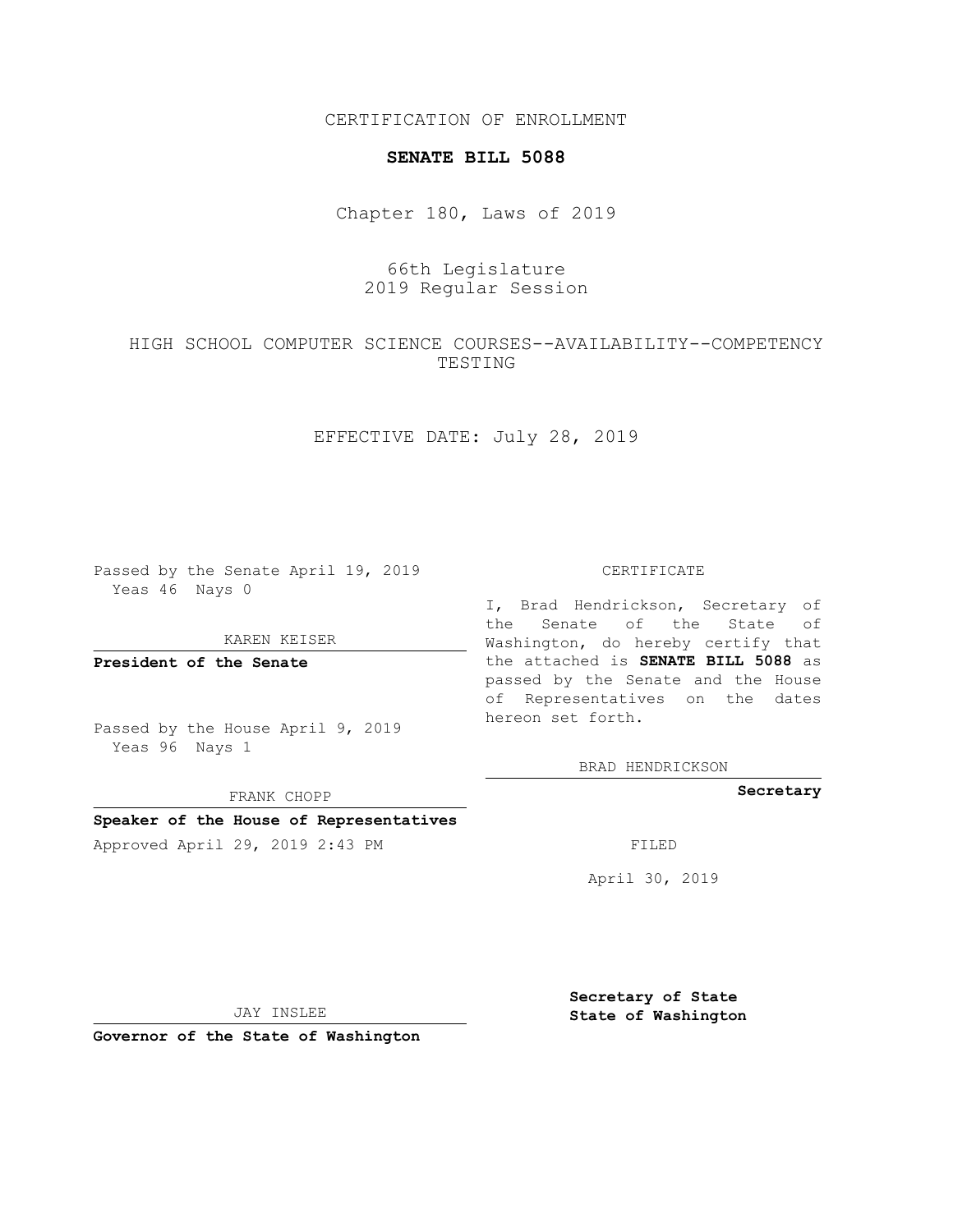### **SENATE BILL 5088**

AS AMENDED BY THE HOUSE

Passed Legislature - 2019 Regular Session

## **State of Washington 66th Legislature 2019 Regular Session**

**By** Senators Wellman, Palumbo, and Mullet

Prefiled 01/07/19. Read first time 01/14/19. Referred to Committee on Early Learning & K-12 Education.

 AN ACT Relating to the awarding of credits for computer science; amending RCW 28A.230.100; adding a new section to chapter 28A.230 3 RCW; and creating a new section.

BE IT ENACTED BY THE LEGISLATURE OF THE STATE OF WASHINGTON:

 NEW SECTION. **Sec. 1.** The legislature recognizes the benefit of computer science and computational thinking in education, not only with respect to educational development, but also in cultivating the skills needed to compete and excel in our state's career landscape. By providing more opportunities to take courses and earn credit in computer science, Washington can better prepare students to excel both in school and after graduation.

 NEW SECTION. **Sec. 2.** A new section is added to chapter 28A.230 13 RCW to read as follows:

 (1) Beginning no later than the 2022-23 school year, each school district that operates a high school must, at a minimum, provide an opportunity to access an elective computer science course that is available to all high school students. School districts are encouraged to consider community-based or public-private partnerships in establishing and administering a course, but any course offered in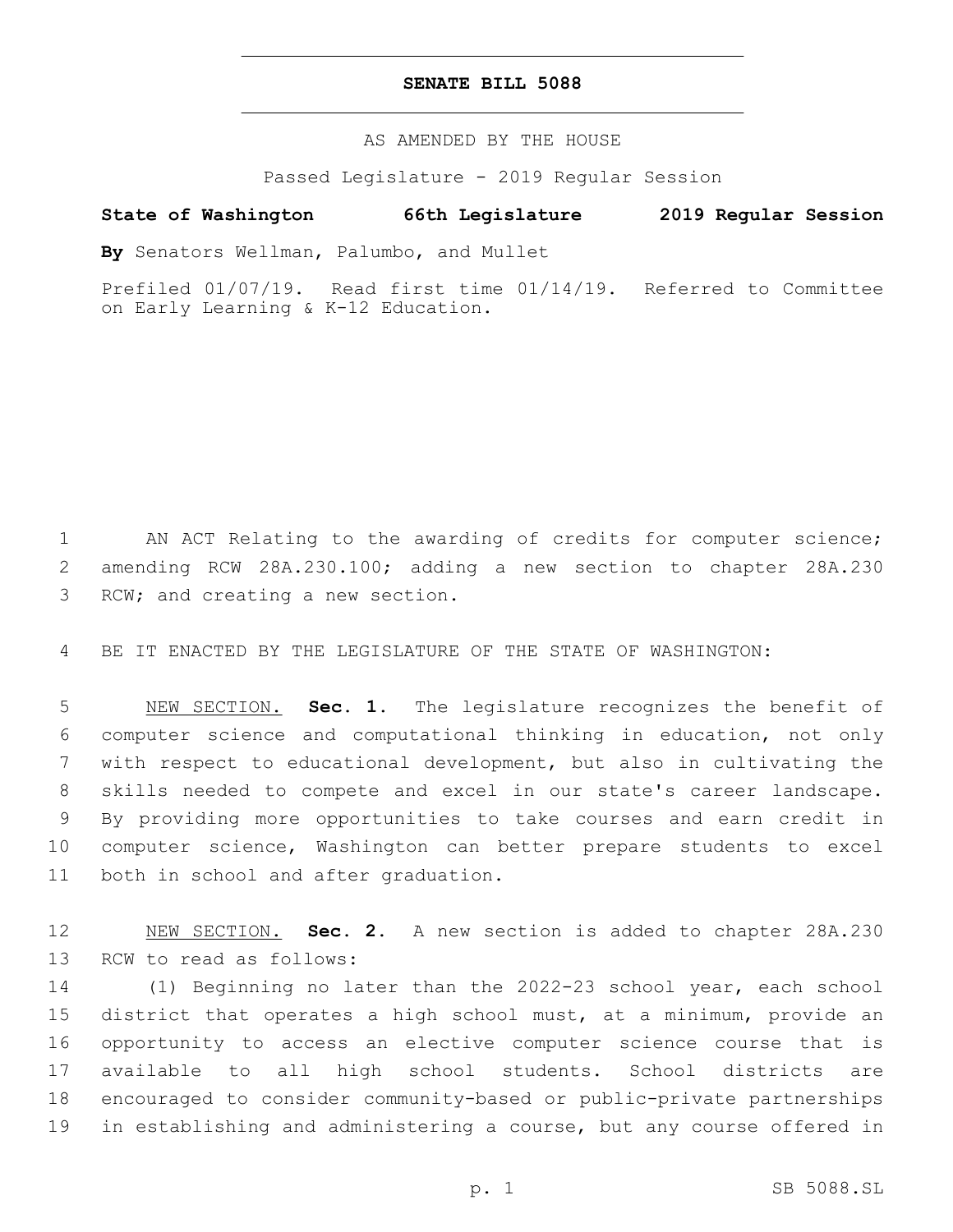accordance with this section must be aligned to the state learning 2 standards for computer science or mathematics.

 (2) In accordance with the requirements of this section, beginning in the 2019-20 school year, school districts may award academic credit for computer science to students based on student completion of a competency examination that is aligned with the state learning standards for computer science or mathematics and course equivalency requirements adopted by the office of the superintendent of public instruction to implement this section. Each school district board of directors in districts that award credit under this subsection shall develop a written policy for awarding such credit 12 that includes:

(a) A course equivalency approval procedure;13

 (b) Procedures for awarding competency-based credit for skills learned partially or wholly outside of a course; and

 (c) An approval process for computer science courses taken before attending high school under RCW 28A.230.090 (4) and (5).

 (3) Prior to the use of any competency examination under this section that may be used to award academic credit to students, the office of the superintendent of public instruction must review the 21 examination to ensure its alignment with:

 (a) The state learning standards for computer science or 23 mathematics; and

 (b) Course equivalency requirements adopted by the office of the superintendent of public instruction to implement this section.

 **Sec. 3.** RCW 28A.230.100 and 2012 c 229 s 504 are each amended to 27 read as follows:

 (1) The superintendent of public instruction, in consultation with the student achievement council, the state board for community and technical colleges, and the workforce training and education coordinating board, shall adopt rules pursuant to chapter 34.05 RCW, to implement the course requirements set forth in RCW 28A.230.090. The rules shall include, as the superintendent deems necessary, granting equivalencies for and temporary exemptions from the course requirements in RCW 28A.230.090 and special alterations of the course requirements in RCW 28A.230.090. In developing such rules the superintendent shall recognize the relevance of vocational and applied courses and allow such courses to fulfill in whole or in part the courses required for graduation in RCW 28A.230.090, as determined

p. 2 SB 5088.SL